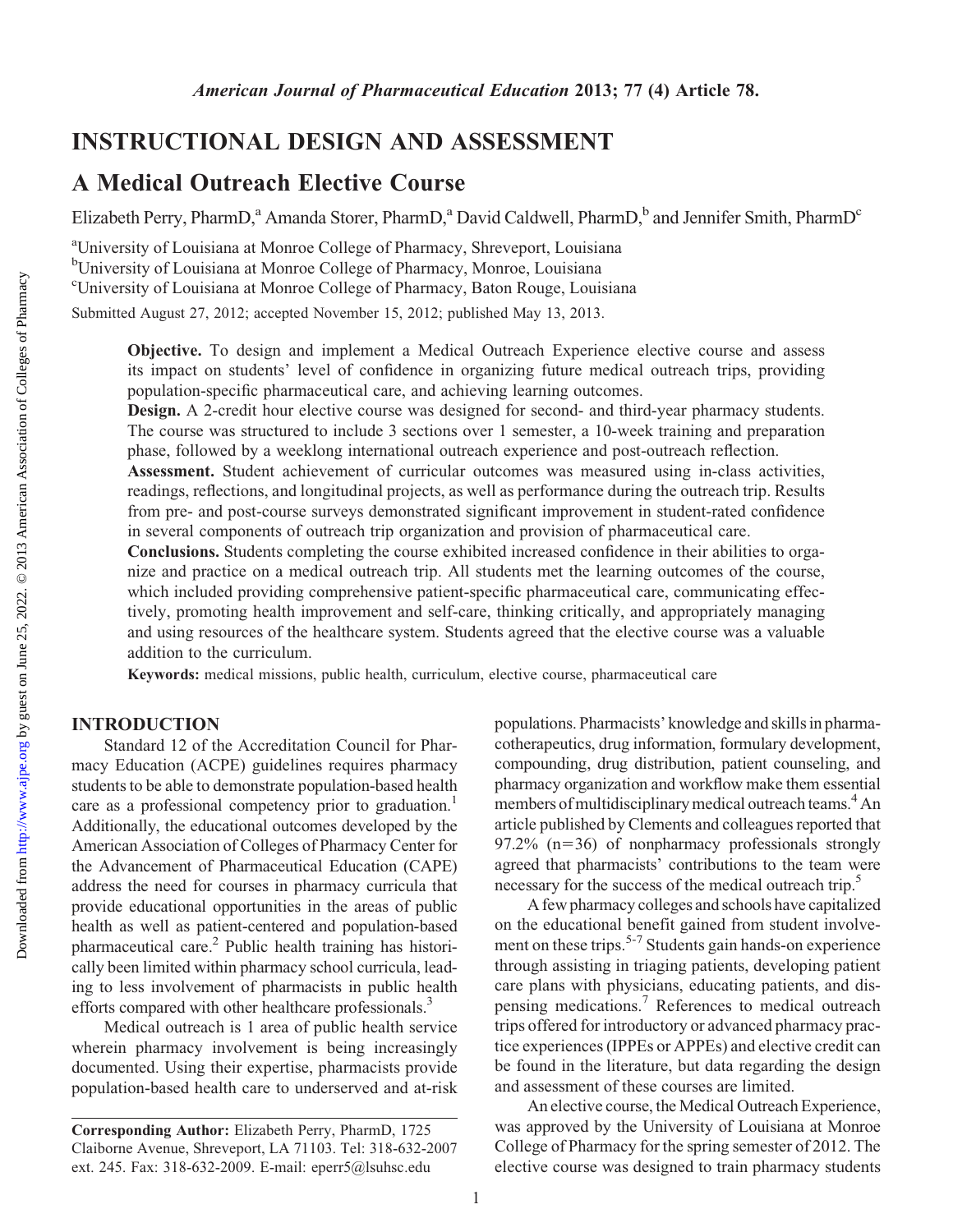in the provision of patient care to underserved populations through preparation and participation in an international medical outreach trip. The purpose of this article is to describe the design and implementation of the 2012 offering of the Medical Outreach Experience elective and to assess the impact of the elective course on student's level of confidence in organizing future public health efforts and providing population-specific pharmaceutical care. Student attainment of the course-specific outcomes of providing comprehensive patient-specific pharmaceutical care, communicating effectively, promoting health improvement and self-care, thinking critically, and appropriately managing and using resources of the healthcare system is also discussed.

## DESIGN

Medical Outreach Experience was a 13-week, 2-credit hour elective course offered to second and thirdyear doctor of pharmacy (PharmD) students during the spring semester of 2012. The course was structured to include 3 sections: a 10-week training and preparation phase, the weeklong international outreach experience, and the post-outreach reflection. In order to maximize interactions between students and faculty members and to ensure student exposure to all aspects of pharmacy practice, the class size was capped at 8 students. Prior to registration, any interested students were required to contact the course coordinator. Because of the limited class size and the substantial number of interested students, preference was given to students in their third year. In the event that more than 8 third-year students expressed interest in enrolling, class participants were to

be determined by random selection. Students were not asked to provide additional information prior to enrolling in the course.

The course was co-taught by 4 pharmacy faculty members with previous experience in medical outreach work. Faculty members collaborated to determine the pertinent discussion topics to include in the 10-week training and preparation phase of the course. The topics were chosen to prepare students for the upcoming outreach trip and equip them to coordinate future trips (Table 1). In addition to past experiences of faculty members, publications documenting various pharmacist roles in medical outreach were used to identify the most pertinent subject matter.  $4,7-9$ Faculty members relied heavily on resources from the World Health Organization (WHO) and Centers for Disease Control and Prevention in preparation for classroom lectures.

Various teaching strategies were used for each phase of the course. During the training and preparation phase, 2-hour classes were held once weekly for 10 weeks. A combination of classroom lectures, discussion, and problembased and active-learning techniques were used during class time. The goal of this phase was to introduce students to the role of pharmacy in medical outreach and to prepare them to lead and participate on future medical trips. Based on the activities and information presented within this section of the course, students were expected to be able to coordinate and plan a medical trip from its inception or join and offer pharmacy expertise to an existing team.

To expose students to possible rewards and challenges encountered in international public health service,

Table 1. Topics and Assignments in the Medical Outreach Experience Elective Course

| Week           | <b>Topic</b>                                                            | <b>Assignments Due</b>                    |
|----------------|-------------------------------------------------------------------------|-------------------------------------------|
|                | Orientation and introduction to medical outreach                        |                                           |
| 2              | Logistical preparation with Southeastern Medical International          |                                           |
| 3              | Identifying organizations, team-building, and fundraising               | Book chapters $1-3^{10}$                  |
| $\overline{4}$ | Medications: formulary development, purchasing, and transport           | Book chapters 4-6                         |
|                | Travel medicine                                                         | Book chapters 7-9                         |
|                |                                                                         | Fundraising projects                      |
| -6             | Personal hygiene, safety, and stress in the field                       | Book chapters 10-12                       |
|                |                                                                         | Team-building exercises                   |
|                | Common disease state review: infectious and gastrointestinal diseases   |                                           |
| 8              | Common disease state review: nutrition, pain, pediatrics, and pregnancy | Book reflection paper                     |
| 9              | Country presentation by students                                        | Outreach trip proposal                    |
| 10             | Hands-on: physical assessment, documentation, counseling                |                                           |
| 11             | Medical outreach trip                                                   |                                           |
| 12             | Reflection                                                              | Daily journal and SOAP <sup>c</sup> notes |
| 13             | Student presentation to college                                         | Trip reflection paper                     |

Abbreviations: SOAP=subjective, objective, assessment, plan.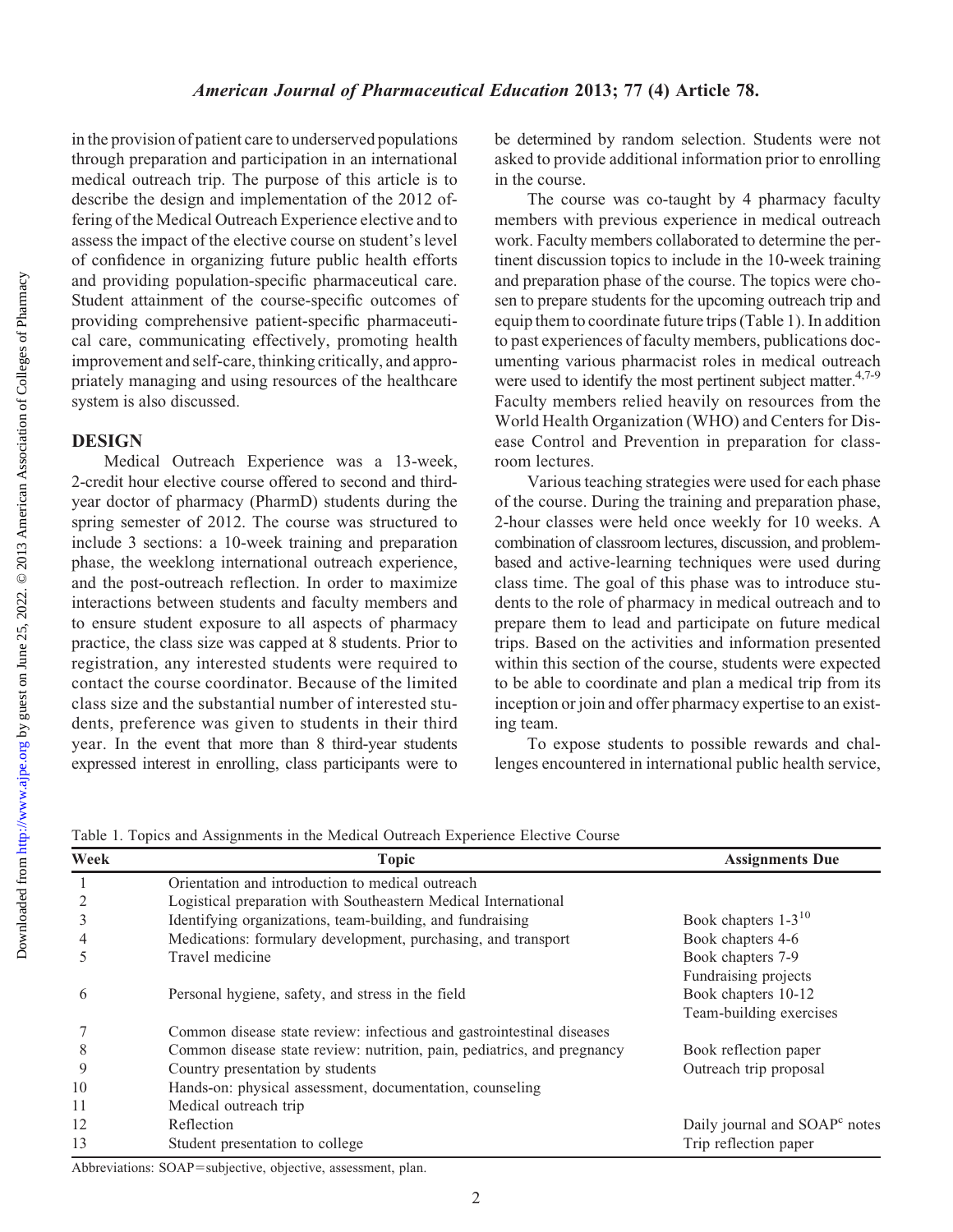Downloaded from

a book entitled This is a Soul: The Mission of Rick Hodes was used as a required reading.<sup>10</sup> This book highlights the poverty and substandard medical care in a third world country and the life of an American physician who dedicated his career to serve there. It was chosen for the course to expose students to the contrast in availability and quality of medical care around the world and to highlight effective attitudes and behaviors when interacting with patients. A portion of class time was used for discussion each week, and students were required to write a reflection on the book upon completion.

Along with the book discussion, the first 6 class periods covered topics dealing with outreach trip preparation and organization (Table 1). Students were divided into 2 groups to design fundraising activities and teambuilding exercises during this time. Students were offered the opportunity to implement the 2 fundraising activities with proceeds distributed equally among participants, but the implementation was not required. The 2 teambuilding exercises were used to develop relationships and build trust among team members. Completion of each of these activities was factored into the participation grade of the course.

Following the organizational component of the course, class time was devoted to reviewing commonly encountered disease states and training in basic physical assessment and clinical skills. A case-based teaching strategy was used for reviewing common disease states. Using the medication formulary created by faculty members for the upcoming trip, students designed and presented patient care plans for each assigned disease state. Medications included on the formulary by faculty members were determined using the WHO model list of essential medicines and other example formularies published previously.4,8,11 To conclude the 10-week training and preparation phase of the course, a guest speaker familiar with the destination country was invited to teach students common cultural practices and customs to prepare them for upcoming patient interactions.

To reinforce concepts taught during the initial phase of the course, students were required to create a written outreach trip proposal and country presentation. On the first day of class, students were divided into pairs, each of which was assigned a different country. As 1 component of the project, students were required to research, develop, and present a Microsoft PowerPoint presentation detailing the demographics, healthcare resources, and common disease states endemic to their respective countries. This exercise was included as a component of the course to show students the importance of background research for the development of a successful outreach trip. In addition to the background information, the outreach trip

proposal included sections on logistics and planning, medications and supplies, and implementation. Items to be included in the logistics and planning section of the proposal were a fictional multidisciplinary team composition list, timeline, travel itinerary, cost breakdown, and fundraising project. For the medication and supplies section, students developed a country-specific formulary and supply list with quantities, costs, and suppliers. The implementation section included necessary team documents and a clinic schedule. Each of these required components correlated with concepts taught within the first portion of the course. This project allowed students to get hands-on experience using practical strategies taught in the course to create a comprehensive medical outreach trip plan. Students were required to complete and present the outreach trip proposal prior to the class trip.

The medical outreach trip was scheduled to coincide with the students' spring break holiday. The trip was planned in collaboration with a nonprofit organization specializing in medical trips. Through previous medical outreach experience, faculty members had established a partnership with the organization to provide a yearly trip for pharmacy students to meet the objectives of the course. Working closely with faculty members throughout the year, the organization facilitated development of a trip itinerary, including destination, lodging, food, transportation, and clinic sites. Other members of the multidisciplinary team were also recruited by the organization. Leaders from the organization met with students during the second class period to introduce policies and procedures as well as to prepare students for upcoming travel.

The destination for the 2012 elective was Mirebalais, Haiti, where 5 clinics were held over the course of a week. The multidisciplinary team included 2 physicians, 1 nurse, 3 pharmacy faculty members involved in the elective course, 8 pharmacy students, and nonmedical personnel. Students rotated through all clinic positions, including triage, clinician assessment, pharmacy, and crowd management. During patient triage, students were partnered with a translator to conduct patient interviews and document the patient's chief complaint, pertinent medical history, and vital signs. Students assigned to clinician assessment assisted with physical examinations and development of patient treatment plans. In this position, students were able to answer drug information questions and make therapeutic recommendations to influence prescribing habits. In the pharmacy, students evaluated medication orders for appropriateness, carried out all roles of medication dispensing, and provided patient counseling with the assistance of a translator. Preprinted resealable plastic bags depicting the dosage forms, amounts, and administration time were used to overcome language barriers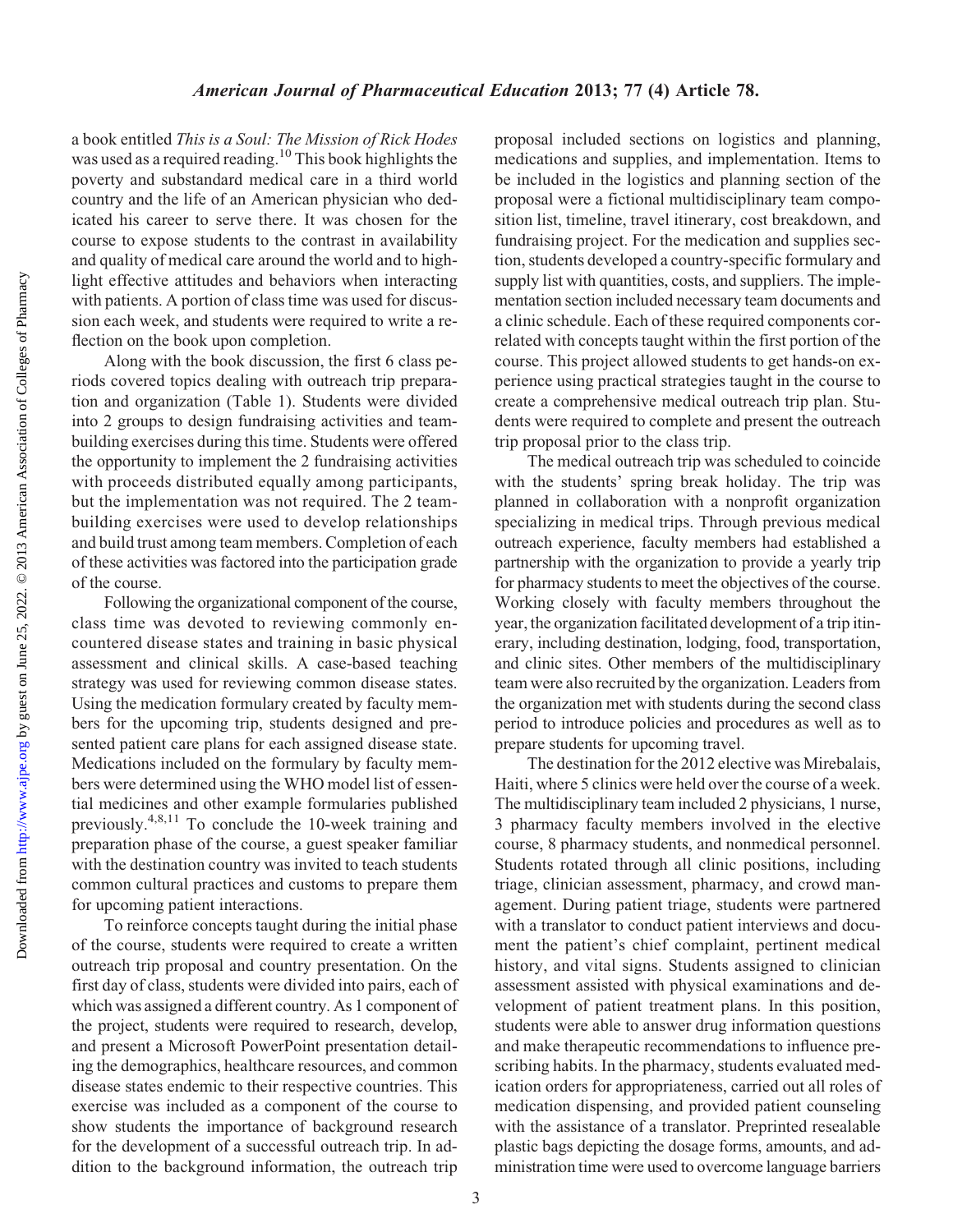and low literacy. At the end of each clinic day, the team participated in a reflection and discussion led by faculty members. This time was used to review patient cases and debrief on the day's experiences. Students were responsible for writing daily reflections as well as documenting any clinical interventions using the subjective, objective, assessment, plan (SOAP) format.

After returning from the trip, there was a short reflective phase of the course. The 2 class meetings were used by students and faculty members to evaluate the overall effectiveness of the outreach. Faculty members facilitated a discussion reflecting on what students had learned from the trip and opportunities for improving future trips. Following the discussion, students completed a reflection paper outlining their personal thoughts on the experience. In the final assignment for the course, students collaborated to develop and present an informational slide show documenting the outreach trip to the college of pharmacy.

## EVALUATION AND ASSESSMENT

The methods of assessment depended on the phase of the course (Table 2). The training and preparation phase, which accounted for 50% of the total grade, included the book reflection, participation grade, outreach trip proposal, and country presentation. The outreach experience accounted for 40% of the total grade. Students were assessed based on their performance and participation

throughout the week. The reflection paper and group presentation assigned during the reflection phase accounted for the remaining 10% of the course grade.

Upon completion of the elective course, students were expected to be able to provide comprehensive patient-specific pharmaceutical care, communicate effectively, promote health improvement and self-care, think critically, and appropriately manage and use resources of the healthcare system. These course outcomes, adapted from ULM College of Pharmacy educational outcomes and competencies, are aligned with CAPE and ACPE guidelines. Specific course objectives were designed to promote student attainment of each outcome (Table 3).

Evaluation of the course, which was accomplished by various means, can be broken into 2 parts: learner evaluation and curriculum evaluation. Table 2 provides a summary of the assessment methods used to evaluate student performance as well as a map of the assignments to corresponding curricular outcomes. The assignments consisted of in-class activities, readings, reflections, and longitudinal projects. Activities were assessed with assignment-specific rubrics that were developed by the course instructors and are available from the corresponding author upon request.

By using various types of assignments throughout the course, achievement of curricular outcomes was measured

Table 2. Methods of Assessment, by Phase of Medical Outreach Course, and Associated Outcomes

|                                |                            | <b>Associated Outcomes<sup>a</sup></b> |                           |   |                           |   |
|--------------------------------|----------------------------|----------------------------------------|---------------------------|---|---------------------------|---|
|                                | <b>Points</b>              | $\mathbf{1}$                           | $\overline{2}$            | 3 | $\overline{\mathbf{4}}$   | 5 |
| Preparation and training phase |                            |                                        |                           |   |                           |   |
| Book reflection                | 20                         |                                        | X                         |   |                           |   |
| Participation/attendance       | 40                         | X                                      | X                         | X | X                         | X |
| Country presentation           | 30                         |                                        | X                         | X | X                         |   |
| Outreach trip proposal         | 60                         |                                        | X                         | X | X                         | X |
| Total for phase                | 150 (50% of total grade)   |                                        |                           |   |                           |   |
| Medical outreach trip          |                            |                                        |                           |   |                           |   |
| Communication                  | 20                         |                                        | X                         |   |                           |   |
| Professionalism                | 20                         | X                                      | X                         | X | X                         | X |
| Participation                  | 10                         | X                                      | X                         | X | $\boldsymbol{\mathrm{X}}$ | X |
| Dispensing accuracy            | 10                         | X                                      |                           |   |                           |   |
| Documentation                  | 20                         | X                                      |                           |   |                           |   |
| Clinical knowledge             | 20                         | X                                      |                           | X | X                         | X |
| Daily journal                  | 20                         |                                        | X                         |   |                           |   |
| Total for phase                | $120$ (40% of total grade) |                                        |                           |   |                           |   |
| Reflection phase               |                            |                                        |                           |   |                           |   |
| Trip reflection paper          | 20                         |                                        | $\boldsymbol{\mathrm{X}}$ |   |                           |   |
| Group presentation             | 10                         |                                        | X                         |   |                           |   |
| Total for phase                | 30 (10% of total grade)    |                                        |                           |   |                           |   |

<sup>a</sup> See Table 3 for an explanation of outcomes.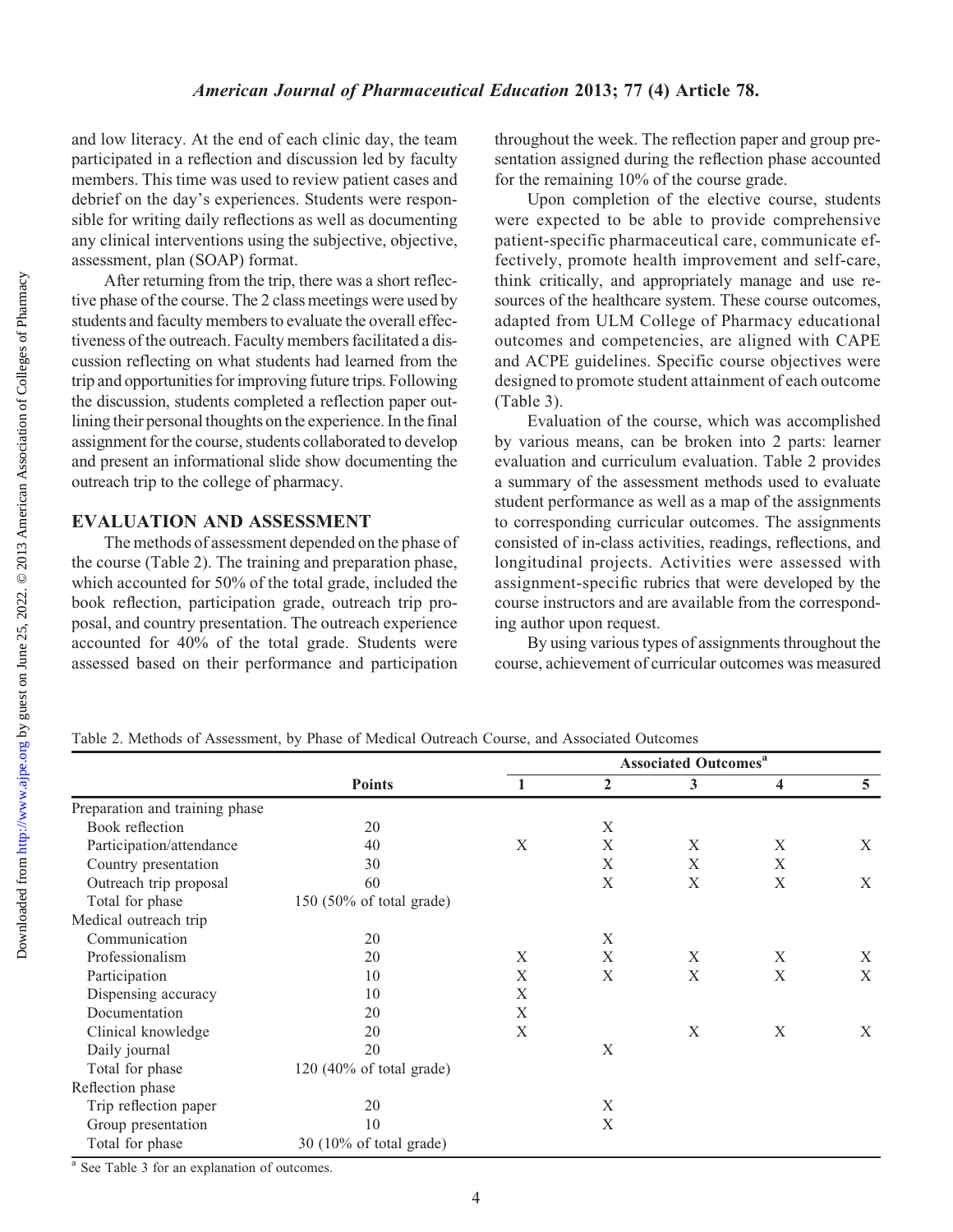Table 3. Medical Outreach Course Outcomes and Objectives<sup>13</sup>

| Outcome 1: Provide comprehensive patient-specific pharmaceutical care.                                         |
|----------------------------------------------------------------------------------------------------------------|
| Design and implement patient care plans in collaboration with clinicians.                                      |
| Perform basic triage activities.                                                                               |
| Collect and record patient histories.                                                                          |
| Analyze prescription orders for accuracy and completeness.                                                     |
| Identify appropriate clinical interventions to ensure optimal patient care.                                    |
| Dispense medications.                                                                                          |
| Calculate appropriate doses for pediatric patients.                                                            |
| Interpret drug information resources to make patient treatment decisions.                                      |
| Identify drug-drug or drug-disease interactions.                                                               |
| Outcome 2: Communicate effectively.                                                                            |
| Provide effective patient counseling.                                                                          |
| Make therapeutic recommendations to clinicians.                                                                |
| Present patient cases in a clear, concise manner to members of medical team.                                   |
| Document clinical interventions in SOAP format                                                                 |
| Reflect on experiences verbally and in writing.                                                                |
| Design and deliver a Microsoft PowerPoint presentation.                                                        |
| Outcome 3: Promote health improvement and self-care.                                                           |
| Provide care to a multicultural, at-risk patient population.                                                   |
| Provide patient education on disease prevention.                                                               |
| Describe common disease states, cultural practices, and health-related issue for at-risk population.           |
| Identify appropriate travel medications and vaccinations for international travel.                             |
| Identify organizations for participation in medical outreach trip.                                             |
| Outcome 4: Think critically.                                                                                   |
| Analyze information to answer a drug information request.                                                      |
| Organize a medical outreach trip including logistics, medications and supplies, and implementation procedures. |
| Outcome 5: Appropriately manage and use resources of the healthcare system.                                    |
| Apply population-specific and pharmacoeconomic data to design a medication formulary.                          |
| Identify appropriate suppliers and purchase medications for medical outreach trip.                             |
| Organize a temporary pharmacy using resources provided.                                                        |
| Obtain support for pharmacy supplies and travel expenses.                                                      |
| Abbreviation: SOAP=subjective, objective, assessment, plan                                                     |

multiple times. Successful attainment of each outcome is supported by assessment of student performance on outcome-specific assignments. All students received a passing grade for each assignment. All students achieved a 90% or better on 11 of the 13 course assignments. Six of the 8 students received 90% or better on the country presentation and outreach trip proposal project.

In addition to these course-specific assignments, learner evaluation included a more subjective assessment of student-rated confidence across 2 domains, as measured by pre- and post-course survey instruments. Two domains were covered in the survey instrument: organizational components, which dealt with the logistics of planning and implementing a medical outreach trip; and pharmaceutical care components, which dealt with specific clinical skills required of students in this type of practice. The pre-course survey instrument was administered in 2 parts. The organizational items were given on the first day of class because they dealt with outcomes specific to this course. Because confidence in the various

aspects of the pharmaceutical care components could have been influenced by student exposure to clinical material in other courses, this portion of the pre-course survey instrument was administered during the class meeting immediately prior to the trip. Both portions of the postcourse survey instrument were administered during the first class meeting after the trip. Survey instruments were approved by the Institutional Review Board at the University of Louisiana at Monroe.

The 8 students enrolled in the course were required to complete the pre- and post-course survey instruments. Seven questions pertained to confidence in organizing components of medical outreach, and 13 questions pertained to students' level of confidence in providing various aspects of pharmaceutical care. Questions were formatted and scored based on a 5-point Likert scale ranging from 1=strongly disagree to  $5$ =strongly agree. A Wilcoxon signed rank test was used to compare pre- and post-course survey responses, with an alpha  $< 0.05$  considered significant. Of the 7 items in the organizational domain, significant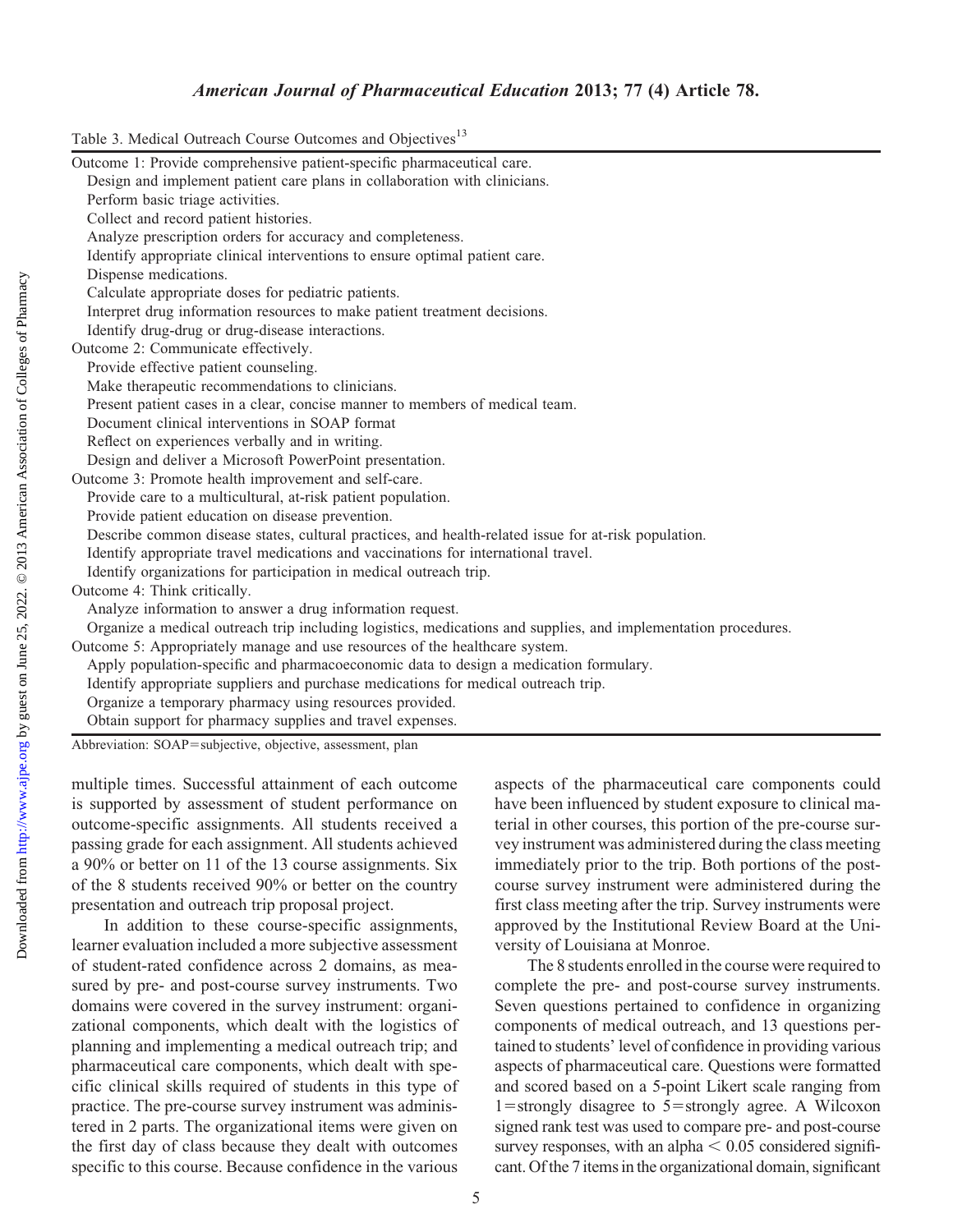Downloaded from

increases in confidence were reported for 5 items (Table 4). Three of the 11 items in the pharmaceutical care domain reflected significant changes in confidence (Table 4).

As an additional portion of the post-course survey instrument, students were asked to rate the value of individual course topics and activities (Table 5) and aspects of the course overall (Table 6). Responses to the 9 questions on course value indicated that students perceived the course to be highly valuable. All students (100%) strongly agreed that the elective course increased their awareness of the need for pharmacists on medical outreach teams and would recommend this elective course to other students. All students (100%) either agreed or strongly agreed that the elective course helped them apply information learned throughout pharmacy school, made them feel more prepared for APPEs, prepared them to become more wellrounded pharmacists, and was an important addition to the pharmacy curriculum. Additionally, students' opinions of the course-specific topics indicated that they perceived the majority of topics to be valuable, with the exception of the fundraising project.

Subjective feedback was gathered from students' responses to open-ended questions included in the post-course survey instrument to elicit feedback on the strengths, weaknesses, and value of the elective course. Themes that emerged from student comments were that: (1) the elective course provided a valuable opportunity to gain a different perspective of the practice of pharmacy, specifically as it related to the value of direct patient care and interaction with a multidisciplinary team; (2) the experience in a thirdworld country humbled them and made them appreciative of the resources available in the United States; and (3) there was a weakness in the spacing of various assignments throughout the course. Students clearly indicated that they felt that this experience would positively impact their careers as future pharmacists for a variety of reasons, including the opportunity to communicate so closely with physicians and patients, the involvement in therapeutic decision-making, and the close personal mentoring they received from course instructors and other medical personnel.

Student effort is also clear in the work report the group completed after they returned, which documented the number of patients treated, prescriptions dispensed, student pharmacist clinical interventions made, and patient counseling. During the trip, students provided medical

Table 4. Median Responses to Survey Instrument Items Pre- and Post-Course<sup>a</sup>

|                                                                                    | <b>Pre-Course</b> | <b>Post-Course</b> |                  |
|------------------------------------------------------------------------------------|-------------------|--------------------|------------------|
|                                                                                    | <b>Survey</b>     | <b>Survey</b>      |                  |
| <b>Items</b>                                                                       | <b>Responses</b>  | <b>Responses</b>   | $\boldsymbol{P}$ |
| Organizational components                                                          |                   |                    |                  |
| I feel confident finding opportunities to volunteer for medical outreach trips.    | 3.0               | 4.0                | 0.06             |
| I feel confident leading and organizing a medical outreach trip.                   | 2.0               | 3.5                | 0.01             |
| I feel confident identifying appropriate travel medicine for international travel. | 2.0               | 4.0                | 0.01             |
| I feel confident developing a formulary for a medical outreach trip.               | 2.0               | 4.0                | 0.01             |
| I feel confident purchasing medications for a medical outreach trip.               | 2.0               | 4.0                | 0.03             |
| I feel confident setting up and organizing a temporary pharmacy.                   | 2.5               | 4.5                | 0.01             |
| I feel confident fundraising for a medical outreach trip.                          | 4.0               | 4.0                | 0.36             |
| Pharmaceutical care components                                                     |                   |                    |                  |
| I feel confident taking a patient's vital signs.                                   | 4.0               | 5.0                | 0.06             |
| I feel confident checking a patient's blood glucose.                               | 5.0               | 5.0                | 0.25             |
| I feel confident obtaining a patient history and chief complaint.                  | 4.0               | 5.0                | 0.03             |
| I feel confident making therapeutic recommendations to physicians.                 | 3.0               | 4.0                | 0.02             |
| I feel confident counseling patients on medications.                               | 4.0               | 5.0                | 0.09             |
| I feel confident working with a multidisciplinary team.                            | 4.0               | 5.0                | 0.03             |
| I feel confident documenting clinical interventions and writing SOAP notes.        | 3.5               | 4.0                | 0.13             |
| I feel confident providing answers to drug information questions.                  | 3.0               | 4.0                | 0.13             |
| I feel confident identifying drug-drug or drug-disease interactions.               | 3.5               | 3.5                | 1.00             |
| I feel confident checking prescriptions for accuracy and dispensing medications.   | 4.0               | 4.0                | 0.63             |
| I feel confident working with multicultural populations.                           | 3.5               | 4.0                | 0.19             |
| I feel confident providing care in a resource-poor area.                           | 3.5               | 4.5                | 0.13             |
| I feel confident providing culturally competent pharmaceutical care.               | 3.0               | 4.0                | 0.09             |

Abbreviation: SOAP=subjective, objective, assessment, plan a Rating scale: 1=strongly agree.  $a^2$  Rating scale: 1=strongly disagree, 2=disagree, 3=neither agree nor disagree, 4=agree, or 5=strongly agree.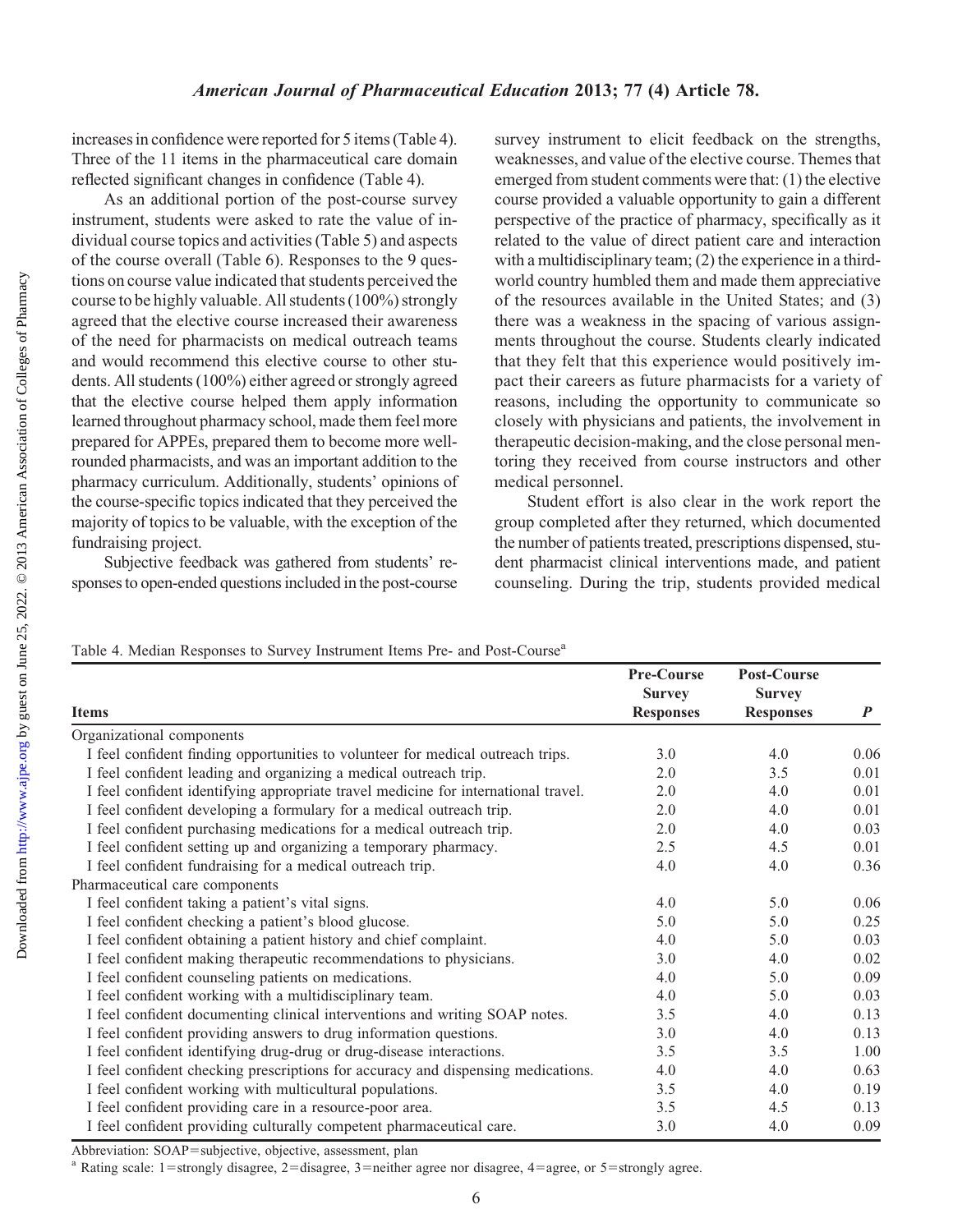## American Journal of Pharmaceutical Education 2013; 77 (4) Article 78.

|                                                                              | Student Responses, No. (%) |                      |                   |                                      |                         |  |
|------------------------------------------------------------------------------|----------------------------|----------------------|-------------------|--------------------------------------|-------------------------|--|
| <b>Statements on Value of Key Aspects</b><br>of the Elective Curriculum      | <b>Not</b><br>Valuable     | Somewhat<br>Valuable | <b>No Opinion</b> | <b>Moderately</b><br><b>Valuable</b> | <b>Very</b><br>Valuable |  |
| Discussion on finding a team, team building,<br>and fundraising              | 0                          | $\Omega$             | 1(12.5)           | 3(37.5)                              | 4(50)                   |  |
| Discussion on formulary development,<br>medication purchasing, and transport | $\theta$                   | $\theta$             | $\theta$          | 2(25)                                | 6(75)                   |  |
| Discussion on travel medicine                                                | $\Omega$                   |                      | 1(12.5)           | 2(25)                                | 5(62.5)                 |  |
| Discussion on personal hygiene, safety,<br>and stress on the field           |                            |                      | 1(12.5)           | 2(25)                                | 5(62.5)                 |  |
| Common disease state reviews                                                 |                            |                      | $\Omega$          | 2(25)                                | 6(75)                   |  |
| Physical assessment day                                                      |                            |                      | $\Omega$          | 4(50)                                | 4(50)                   |  |
| Outreach trip proposal                                                       |                            |                      | 1(12.5)           | 5(62.5)                              | 2(25)                   |  |
| Country presentation                                                         |                            |                      | 1(12.5)           | 6(75)                                | 1(12.5)                 |  |
| Book discussion and reflection                                               |                            |                      | 3(37.5)           | 4(50)                                | 1(12.5)                 |  |
| Trip reflection paper                                                        |                            |                      | $\left( \right)$  | 4(50)                                | 4(50)                   |  |
| Journal of experiences                                                       |                            |                      | 1(12.5)           | 4(50)                                | 3(37.5)                 |  |
| Fundraising project                                                          |                            |                      | 6(75)             | 0(0)                                 | 2(25)                   |  |
| Team-building project                                                        |                            |                      | 1(12.5)           | 4(50)                                | 3(37.5)                 |  |

Table 5. Student Responses to Post-Course Survey Items Related to Individual Course Topics and Activities,  $N = 8$ 

care to 806 patients; along with faculty members, filled 1,652 prescriptions; and recorded 1,842 clinical interventions that were first approved by the faculty members.

Although the classroom portion of the course did not require additional fees, the trip itself entailed significant direct and indirect costs. All students and faculty members were responsible for their own travel expenses. The associated cost per participant, whether student or faculty member, was \$2,000. Additional expenses included mandatory vaccinations and malaria prophylaxis for all

participants. The number of vaccinations and the need for prophylactic medications for participants will vary by trip destination. After personal travel items and other miscellaneous expenses were calculated, students reported a total cost of approximately \$2,500.

### DISCUSSION

The primary goals of the course were to increase pharmacy students' ability to provide patient care to culturally diverse and underserved populations and to increase

|                                                                                                        | Student Responses, No. (%)         |                 |                                     |          |                          |  |
|--------------------------------------------------------------------------------------------------------|------------------------------------|-----------------|-------------------------------------|----------|--------------------------|--|
| <b>Statements on Value of Course</b>                                                                   | <b>Strongly</b><br><b>Disagree</b> | <b>Disagree</b> | <b>Neither Agree</b><br>or Disagree | Agree    | <b>Strongly</b><br>Agree |  |
| This elective increased my self-confidence in providing<br>pharmaceutical care.                        | $\theta$                           | $\theta$        | $\theta$                            | 4(50)    | 4(50)                    |  |
| This elective helped me apply information learned<br>throughout pharmacy school.                       | $\theta$                           | $\overline{0}$  | $\overline{0}$                      | 2(25)    | 6(75)                    |  |
| I feel more prepared for APPEs after taking this elective.                                             | $\mathbf{0}$                       | $\mathbf{0}$    | $\theta$                            | 4(50)    | 4(50)                    |  |
| This elective increased my awareness for the need of<br>pharmacists on medical outreach trips.         | $\theta$                           | $\theta$        | $\theta$                            | 0        | 8(100)                   |  |
| After taking this elective, I am more interested in<br>participating in future medical outreach trips. | $\theta$                           | $\theta$        | $\mathbf{0}$                        | 1(12.5)  | 7(87.5)                  |  |
| I believe this is elective is an important addition to<br>the pharmacy curriculum.                     | $\theta$                           | $\theta$        | $\mathbf{0}$                        | 1(12.5)  | 7(87.5)                  |  |
| I would recommend this elective to other pharmacy students.                                            | $\mathbf{0}$                       | $\overline{0}$  | $\mathbf{0}$                        | $\theta$ | 8(100)                   |  |
| This elective changed my perception of clinical pharmacy.                                              | $\theta$                           | $\theta$        | 1(12.5)                             | 2(25)    | 5(62.5)                  |  |
| I believe this elective will help me become a more<br>well-rounded pharmacist.                         | $\Omega$                           | $\mathbf{0}$    | $\theta$                            | 1(12.5)  | 7(87.5)                  |  |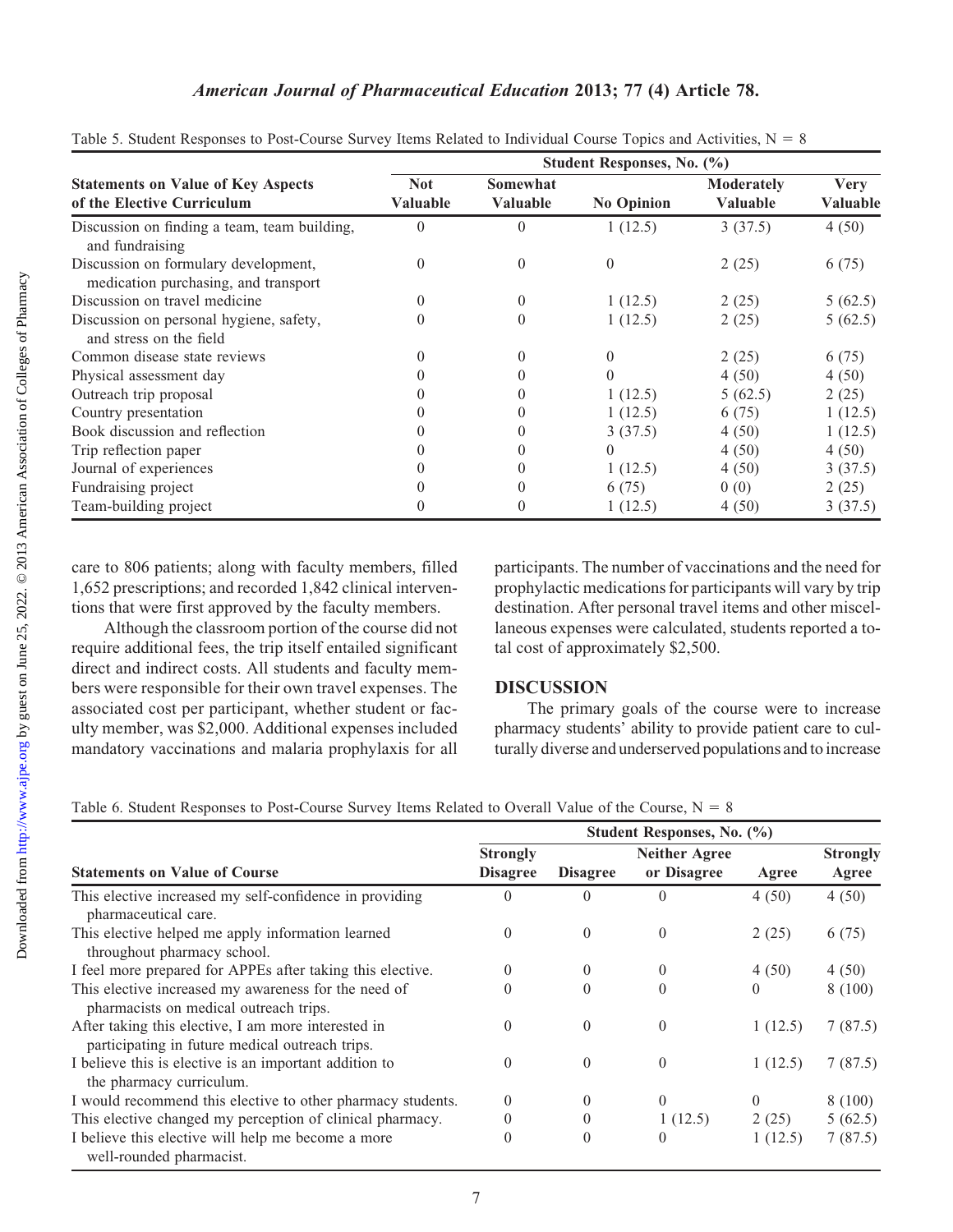students' interest and participation in public health efforts both locally and internationally. Achievement of the specific course outcomes and objectives (Table 3) is supported by the results of the survey and based on the students' successful completion of course activities.

Students gained valuable experience and demonstrated improved confidence in several organizational and pharmaceutical care components after completing the elective course, equipping them for future leadership roles in medical outreach. Because many organizations are using pharmacists as team leaders, $<sup>8</sup>$  mastery of the</sup> organizational skills within the elective course will prove beneficial should the students seek out these roles. There was not a significant increase in confidence for 2 organizational components of the course: finding opportunities to volunteer for medical outreach trips and fundraising for a medical outreach trip. Students did not have the opportunity for practical application of these skills, which were presented in the classroom portion of the course. Although students were required to develop fundraising plans as a course assignment, implementation of these plans was voluntary. All students opted out because of limited available time, the number of previously planned but unrelated school fundraisers held during the semester, and adequate existing monetary support.

In the assessment of pharmaceutical care components of the course, a significant increase in confidence was seen for 3 of the 11 survey items: taking a patient history and chief complaint, making therapeutic recommendations to physicians, and working with a multidisciplinary team. Students were heavily exposed to these areas during clinic time. Many third-year students have not had the opportunity to work closely with physicians and other healthcare professionals. This early and intense exposure created a foundation for their APPEs in the fourth year. The students agreed that the course helped them feel more prepared for APPEs, even commenting that the trip was like a "mini-APPE." Students are exposed to many of the other pharmaceutical care components at various points in the core curriculum, an experience that may have contributed to higher initial scores seen in the precourse survey. Overall, the survey analysis reflects positively on the students' abilities to provide comprehensive patient-specific pharmaceutical care, communicate effectively, promote health improvement and self-care, think critically, and appropriately manage and use resources of the healthcare system.

Based on results from the follow-up questionnaire and open-ended student comments, the students gained far more than was assessed using our evaluation tools. Overall, student comments demonstrated that they were impacted both personally and professionally through

experiences on the trip and that they gained significant confidence in their ability to practice pharmacy and interact with patients. This feedback embodies the goal of the elective: not only to impart confidence in the clinical skills necessary to participate in these trips but also to inspire students through the people they meet and the experiences they encounter. Brown and colleagues report that many students returning from medical mission trips have a newfound commitment to serve, a greater respect for their profession, and a sincere sense of gratitude for how well off they are in relation to others.<sup>9</sup> The majority of our student comments align with these findings.

Other pharmacy colleges and schools considering initiating a similar course should consider the challenges involved in planning. A key part of the initial planning process for the course was garnering support from university and college administration. As an entirely new type of elective for the college, this part of the planning process was time consuming. The university reviewed the course to ensure legal soundness, which resulted in mandatory paperwork for participants that released the university from any trip-related liability. Chahine and colleagues also cite that this step should precede any serious trip planning.7 For other colleges and schools pursuing an elective course of this kind, initial planning should begin approximately 1 year prior to the anticipated start date for the elective course to allow adequate time for college and university review.

Another challenge was deciding how to select students for enrollment in the class. We used random selection from students who had expressed interest in participating; however, based on the large number of students interested, third-year students were given preference. Because of the small class size desired and the challenges of pretrip planning, it was important to ensure that those selected were committed to completing the course. The students were made aware of all costs and responsibilities prior to selection in order to prevent student dropout. Had unforeseen circumstances occurred and a student was not able to participate in the medical outreach trip, that student would have been required to complete local patient care activities, determined by faculty members, to fulfill the requirement of the elective course. The selection of a group of committed students as early as possible in the process also helped allow time for adequate team-building opportunities and personal preparation.<sup>9</sup>

Considering the logistical challenges of planning a trip of this type, partnering with an organization that has experience planning international medical outreach trips is a vital element for a successful experience. These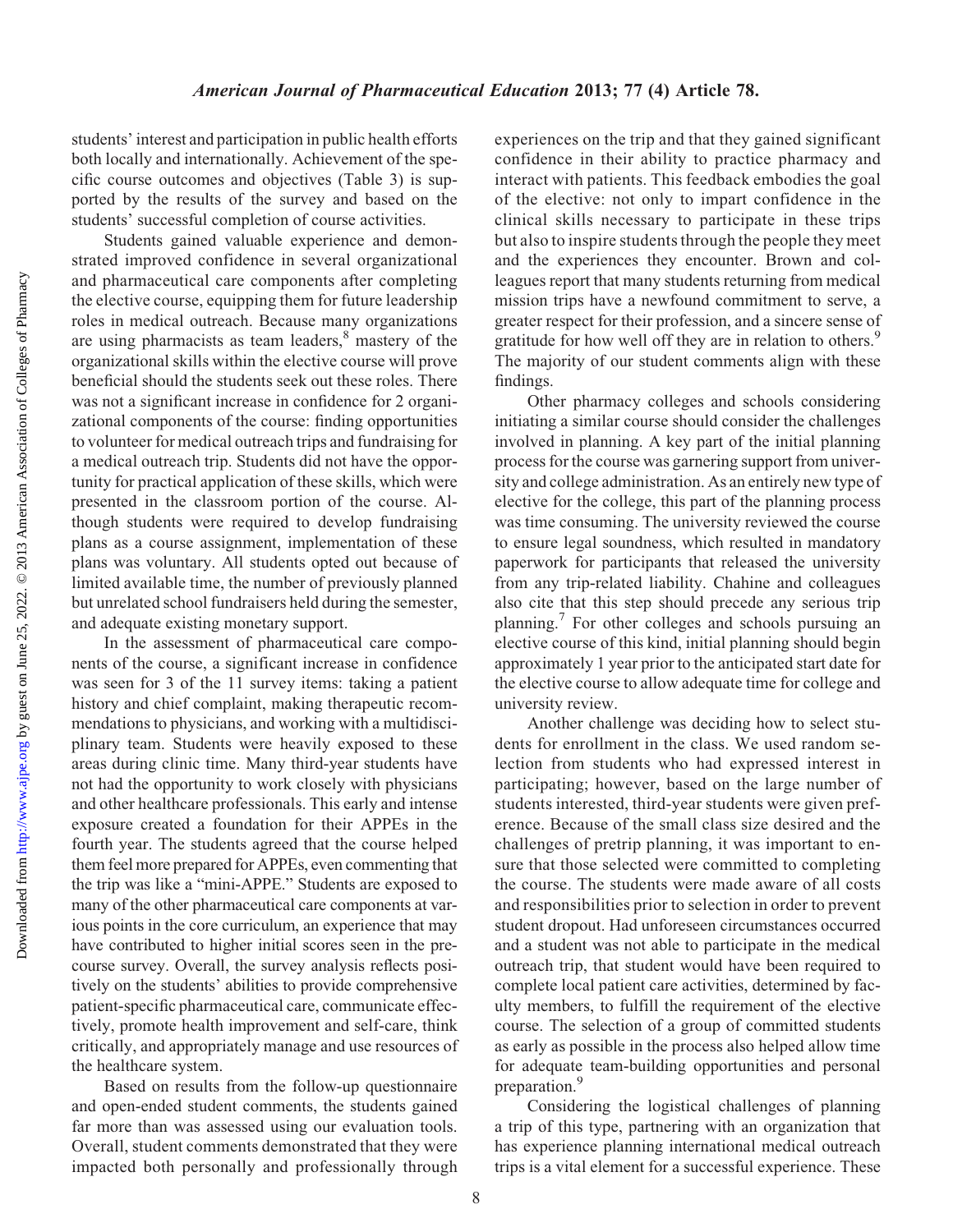### American Journal of Pharmaceutical Education 2013; 77 (4) Article 78.

organizations can help ensure that appropriate locations and additional team members, if needed, are selected to provide an environment that is conducive to meeting the goals of the course. Many local and national organizations dedicated to medical outreach can be found through online resources, such as www.medicalmissions.org or through word-of-mouth from past participants.<sup>12</sup> This crucial step in the planning process should be initiated during the course development or at least 6-12 months prior to the predetermined travel date to ensure there is adequate time to plan the logistics of the trip and meet with the collaborating organization.

Although expenses can quickly become prohibitive when planning a medical outreach, costs have not yet become a problem for student recruitment or participation. Among students who have completed the course, all cite monetary concerns as negligible considerations when enrolling in the course. Nevertheless, fundraising will continue to be part of the course design to help defray the costs to student participants.

Students rated most topics and assignments in the course as valuable. In future course offerings, all topics and assignments will remain with some minor changes. Another class period for disease-state discussion will be added to offer students more opportunities to review pertinent clinical cases. Because many of the physicians look to the students for treatment recommendations, the students felt like an additional day to practice treatment recommendations would be beneficial. Also, the schedule will be adjusted to provide more time between assignments in an attempt to spread the work more evenly throughout the semester. Many students felt that the outreach trip proposal exercise should be split into separate due dates to avoid the temptation to procrastinate working on the project until the last week. The book discussion will also be shortened to occur over 2 class periods instead of 4 to allow for more focused discussion and increased time for other projects and course topics. A final change will be to make the fundraiser implementation a mandatory project and to place it earlier in the semester to allow students to gain experience and confidence in carrying out this key element of the Medical Outreach Experience.

Although it would have been ideal to have provided this experience to all interested students, resources were limited and decisions had to be made to ensure a quality experience for the students involved. While we believe that the design of the course as a semester-long elective is extremely beneficial for the students, other colleges have designed international outreach experiences for APPE elective credit.7 This approach not only consolidates the training and preparation, which we believe is essential to the success of the course, but also allows for more students to be involved. In future years, we may expand the program to include an additional APPE elective in international medical outreach while maintaining the medical outreach elective course.

#### SUMMARY

More opportunities for direct involvement in public health efforts will be created as the pharmacist's role in the healthcare system continues to expand. Providing training and experience in international medical outreach gives interested students an opportunity to gain confidence in effectively planning and organizing a medical outreach trip. It also offers a chance to reinforce key pharmaceutical care skills introduced in the core pharmacy curriculum. This combination of experiences will increase students' ability to provide population-based pharmaceutical care to patients, regardless of their chosen practice area, when they begin their professional career.

#### ACKNOWLEDGEMENTS

The authors acknowledge Southeastern Medical International for providing logistical support in the planning of this trip. We also thank the students (Dina Abdelhalim, Matthew Autin, Bryan Bordelon, Monica Hartman, Rebecca Overmier, Alison Seaman, William Whited, and Samantha Womack) and patients who made this first elective experience memorable and worthwhile. We also acknowledge Roy Parish, PharmD, and Jeffrey Evans, PharmD, for their contributions to the statistics and editing of this manuscript.

#### **REFERENCES**

1. Accreditation Council for Pharmacy Education. Accreditation standards and guidelines for the professional program in pharmacy leading to the doctor of pharmacy degree. http://www.acpe-accredit. org/standards/default.asp. Accessed June 18, 2012.

2. American Association of Colleges of Pharmacy. Center for the Advancement of Pharmaceutical Education (CAPE) educational outcomes 2004.http://www.aacp.org/resources/education/ Documents/CAPE2004.pdf. Accessed June 18, 2012.

3. Vincent WR, Smith KM, Steinke D. Opportunities for pharmacists in public health. Am J Health-Syst Pharm. 2007;64(19):2002-2007. 4. Johnson CA, Stieglitz N, Schroeder ME. Opportunities and responsibilities for pharmacists on short-term medical mission teams. J Am Pharm Assoc. 2009;49(6):801-807.

5. Clements JN, Rager ML, Vescovi EM. The value of pharmacy services on a short-term medical mission trip: description of services and assessment of team satisfaction. Ann Pharmacother. 2011; 45(12):1576-1581.

6. Ward CT, Nemire RE, Daniel KP. The development and assessment of a medical mission elective course. Am J Pharm Educ. 2005;69(3):Article 50.

7. Chahine EB, Nornoo AO. Pharmacist involvement in medical missions: planning, execution, and assessment. Am J Health-Syst Pharm. 2012;69(8):636-643.